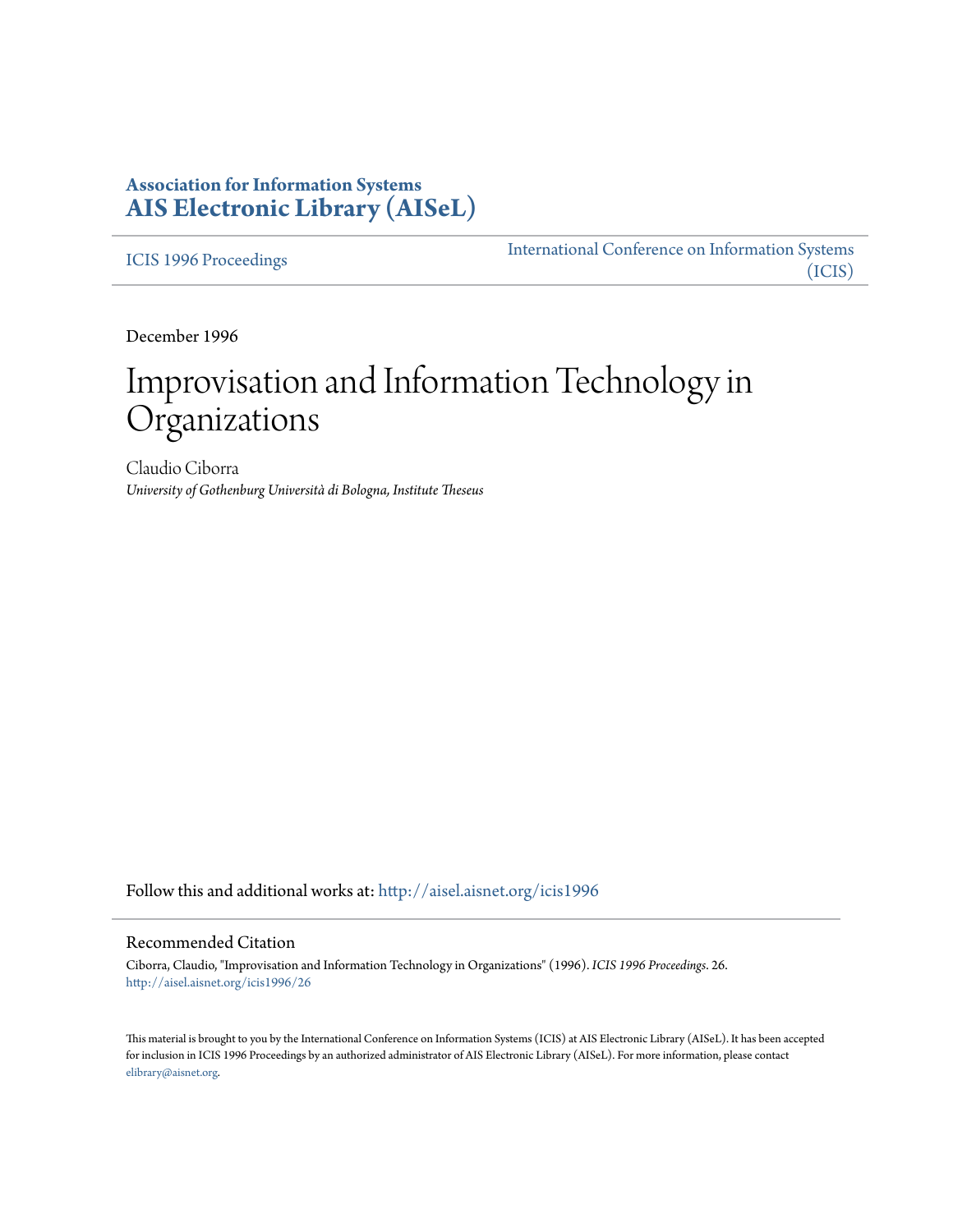# **IMPROVISATION AND INFORMATION TECHNOLOGY IN ORGANIZATIONS**

**Claudio U. Ciborra** University of Gothenburg, Sweden Università di Bologna, Italy Institut Theseus, France

# **Abstract**

While traditional MIS theory focuses on planned decision making as the main managerial activity, in this paper, we submit that improvisation is a frequent and ubiquitous process in economic institutions, such as markets and hierarchies. We argue further that improvisation is a much more grounded individual and organizational process than planned decision making. As a consequence, if information technology is used to automate structured, planned decisions, the risk is to automate ungrounded organizational processes. This may be an explanation of why many automated routines make little sense, or at best embed the knowledge of a novice, and subsequently have to be continually "worked at" by members in order to keep them viable. Finally, we suggest ways of harnessing information technology to support improvisation.

# **1. INTRODUCTION**

Improvisation is situated performance where thinking and action seem to occur simultaneously and on the spur of the moment. It is purposeful human behavior which seems to be ruled at the same time by chance, intuition, competence and outright design. In improvising, features of a situation are "suddenly" framed and combined by the actor, so that they become resources at hand for intervention. "During" the suddenness of the problematic situation, the problem solving strategy and the deployment of resources for implementation precipitate into a burst of action.

The study of improvisation can give us the opportunity to reflect in a new light upon key information systems (IS) concepts (Huber 1990), such as the structure of individual and organizational decision making; the nature of business processes in markets and hierarchies; the data versus information distinction; and last but not least, the scope for new generations of information technology (IT) to support or enable business processes of an improvised nature. The focus here is "smart" or "competent" improvisation, i.e., apparently extemporaneous action that contributes to individual and organizational effectiveness (Schon 1983).

The importance and frequency of improvisation for the everyday life of economic institutions such as markets and hierarchies are tackled first in order to prepare the ground for its analysis (section 2). Next, improvisation is explored and contrasted with rational, plan-driven decision making: the former shares with the latter elements of planning and design, oriented to the future, and the implicit reliance on an opaque stock of past experience. Though past experience is invisible in improvisation, and denied when not externalized (Käkölä 1995b) in planned decision making, it still exerts a wide-ranging influence on both processes. Ignoring such a background can lead to a mistaken discrimination between "planned" and "improvised" decisions and to a biased attribution of legitimacy, efficacy and rationality to the former style of decision making (section 3). In the next sections, we discuss key research and development issues. In section 4, we criticize current IS design principles, biased toward the idea of planned decision making, and show how they may lead in fact to the automation of incompetent decision making. In section 5, we point out new prototype applications and systems to support and enable improvisation in today's complex research arena. In the conclusions, we raise a few open research questions.

<sup>&</sup>lt;sup>1</sup>One of the main characteristics of improvisation is to be "extemporaneous," i.e., outside the normal flow of time. The "ecstatic" (Heidegger 1962 ) nature of improvisation in relation to time will not be with dealt here.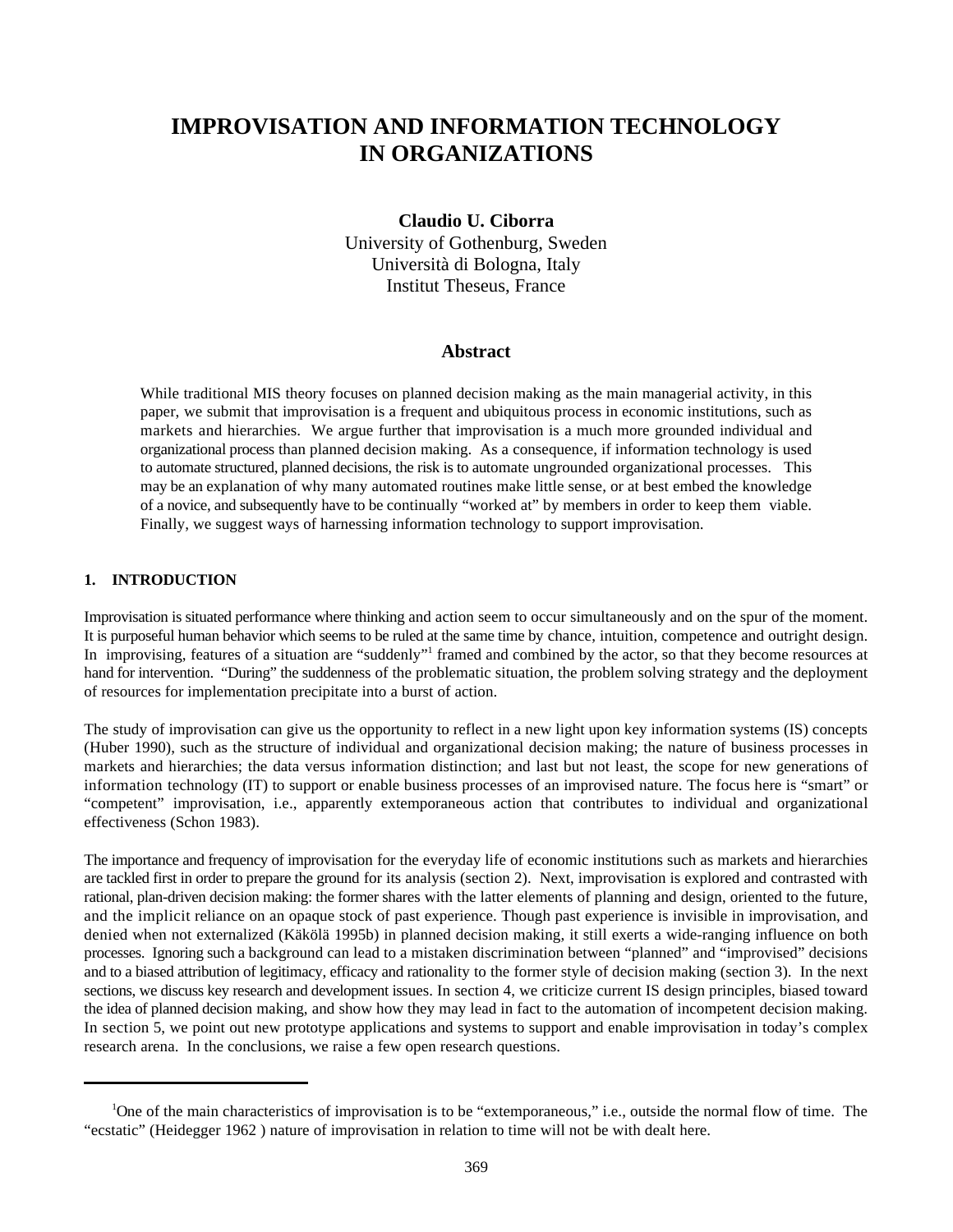## **2. THE IMPORTANCE OF IMPROVISATION IN ECONOMIC INSTITUTIONS**

Far from being just an expedient to counter emergency situations (Weick 1993), improvisation plays an important role in the everyday life of the main economic institutions. In the following, we focus on the role of improvisation in markets and hierarchies. Original research on the role of IT and improvisation in teams is reported elsewhere (Ciborra 1996).

We examine some of the main facets with which the phenomenon of improvisation emerges in different economic institutions, and then we synthesize them in a preliminary model of improvised decision making, developed as a modification of the conventional human information processing model.

#### **2.1 Improvisation on Markets**

Hayek (1945) is possibly unsurpassed in portraying the functioning of the market institution, or price system. For the Austrian economist, the market is essentially a discovery process, where new opportunities and innovations are relentlessly found out, and the news of such findings is transmitted instantaneously through the price system. Decision making on markets is, as in any relevant economic process, linked to change: "So long as things continue as before, there arise no new problems requiring a decision, no need to form a new plan. . . . The economic problem of society is ultimately one of rapid adaptation to change" (Hayek 1945). In a market, one finds the key components of improvisation seen as a way of quickly adapting to change: immediacy; situatedness; idiosyncrasy; local knowledge; access to and deployment of resources at hand. Take, for example, "situatedness": adaptation occurs through decisions based on knowledge of the particular circumstances of time and place. Relevant knowledge is ultimately in the hands of those actors "who are familiar with such circumstances, who know directly of the relevant changes and the resources immediately available to them" (Hayek 1945). No such knowledge of the here and now can be efficiently communicated to a central planning board which, after integrating it, issues its orders. Also, the highly situated and fragmentary nature of knowledge which lies at the heart of improvised decision making on markets defies the efficacy of economic calculus based on "data." "Data" is never actually "given," but continuously "emergent." The existence of more or less "regulated" markets does not abolish by decree the role of situated and improvised decision making. Market decision making as a chaotic discovery process is able, most of the time, to overcome or bypass many rules and regulations. What was going on "below the surface" in the so called planned economies and the importance of the "black market" even in advanced, regulated economies are suggestive of the ubiquity of unregulated, *de facto* improvised economic activity.

#### **2.2 Improvisation in Hierarchies**

At first glance, it is hard to imagine a role for improvisation in hierarchies. We exit the world of relentless exploration of new opportunities (the market) and enter the world of exploitation of the already known and carefully planned, the world of hierarchical procedures (March 1991). Thanks to the division of labor and specialization, work procedures are generated to freeze both the explicit and tacit knowledge necessary to make decisions and carrying out activities (Nelson and Winter 1982; Nonaka and Takeuchi 1995). Organizational structures are there to influence, possibly in the smallest detail, decision making at all levels of the hierarchy through sophisticated mechanisms of communication and authority (March and Simon 1958). At a closer look, this picture of decision making, which seems to rule out improvisation completely, is due to a bundle of assumptions embedded in a particular perspective of analyzing and designing organizations, the information-processing perspective (Galbraith 1977). The adoption of other perspectives (e.g., the one which looks at organizations as interpretative systems; see Daft and Weick 1984), coupled with a closer observation of the "organizing" processes which take place daily in any work organization, would delineate a quite different picture, where procedures are virtual and improvisation is for real.

In this respect, consider the empirical studies on the role of "practical thinking" in the execution of mundane, highly routinized tasks in diaries (Scribner 1984), offices (Wynn 1979), when using new technologies (Suchman 1987), and repairing them (Orr 1990). These studies indicate that "contrary to much conventional wisdom, people continually learn and improvise while working" (Brown and Duguid 1991).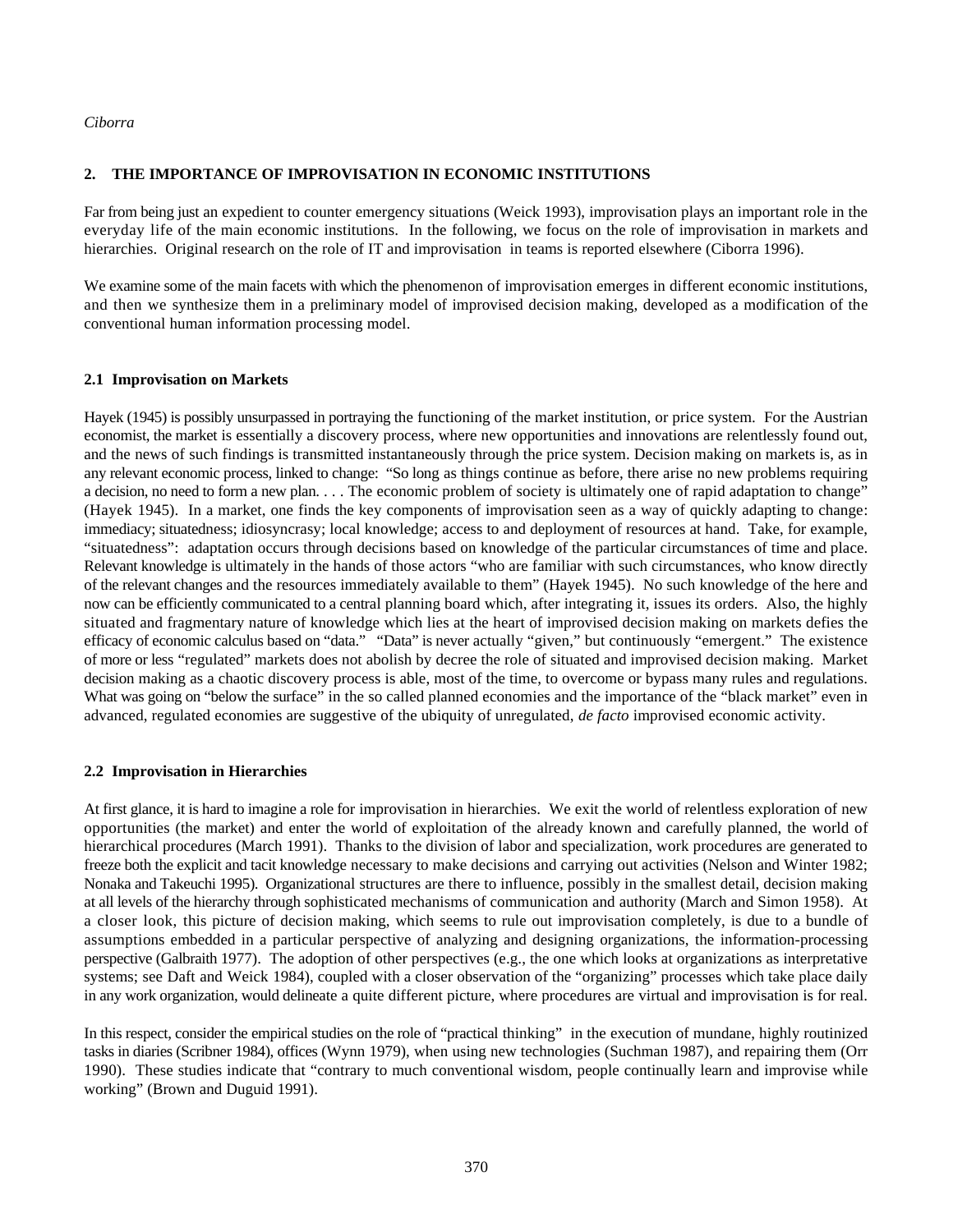In her studies of work routines in a modern milk-processing plant, Scribner found that, in a variety of jobs ranging from the manual assembly of products to accounting, picking delivery tickets and taking inventory, intricate forms of improvisation are successfully performed to meet production goals. In most instances, even preset problems are subjectively reformulated on the basis of experience or hunch. Actual problem definition is made to fit "good solutions," where good solutions are what emergent circumstances offer. For example, product assemblers may convert a loading problem, formally expressed in an *addition* of units to be sent out to the loading dock, into a *subtraction* problem: how many units should be subtracted from available cases in order to reach the desired amount of units? Or, inventory people are able to manipulate in a sophisticated way the physical areas where cases are piled up in order to translate an *adding/subtracting* problem in inventory taking into a *multiplication* of physical space problem.

Hence, improvisation is systematic in the sense that formal accounting procedures are reframed, and new calculus procedures are set in place by a quick registering of the situation, for example according to principles of "least mental effort" and maximum exploitation of the "affordances" provided by the physical lay out.

Another empirical feature of improvisation is the flexibility in which the same problem is solved "now one way, now another, each way finely fitted to the occasion" (Scribner 1984). Flexibility comes in handy: improvisation is deployed to fill the unavoidable gaps between the so called standard operating procedures (SOPs) and the actual events as they occur in the flow of daily work (Zimmerman 1973; Wynn 1979; Suchman 1983).

Improvisation appears to be a highly interactive process with social and "ecological" dimensions. Both Orr and Lave and Wegner (1991) point out that improvisation, understood as a process of making sense of incoming working events and developing *ad hoc* solutions, takes place within "communities of practice." Local, specialized language of work groups, often unintelligible to outsiders, is an important sign of the deeply social nature of work. Such an idiosyncratic language, which consists of jargon, slang and war stories, is the most adequate medium to support the development of emergent, novel ways of formulating problems and finding solutions.

Improvisation is embedded into the intricate ecology among problem formulation and implementation, and the environment (situation) where it takes place. For example, tools and artefacts that populate the task environment, such as workstations, pencils, desks, etc., are always annotated, if not "re-invented" (DeCerteau 1984) with personalized adaptations, such as "hacks," "macros" and a plethora of "add-ons." The annotations indicate the richness of the "inventive calibration, calculation and workarounds" (Brown and Duguid 1991). Scribner has also shown how practical thinking and improvisation take place through sophisticated processes by which the task environment and its affordances (people, artefacts, information) (Gibson 1977; Norman 1988) are internalized into problem setting and solving to the point that even written, formal instructions and SOPs are interpreted by experienced workers not as the (pre-planned) way to solve a problem or execute an action but as an "input to an, as yet, unspecified problem" to be addressed (Gerson and Star 1986).

The literature so far provides enough evidence and descriptions to try out a characterization of improvisation. We can start from the ideal picture of rational decision making as portrayed by the human information processing view (Simon 1976; Galbraith 1977).

An actor makes rational decisions by first gathering information on the world, selecting alternatives, on the basis of goals and criteria. Once the alternative is chosen, implementation follows, while feedback about the outcomes is used to modify the initial objectives, range of alternatives, selection criteria and so on.

Improvised decision making differs from such an ideal model on various accounts. First, the problem that triggers decision making is framed in multiple and unstable ways, so that problem setting is not yet finished when problem solving starts: the two are kept open simultaneously. Second, the language in which the problematic situation is framed and the problem solved is highly idiosyncratic and differs from the standard organization language: this brings in further degrees of unpredictability (for the organization) about how the problem will actually be framed and solved. Third, implementation is a source of exploration and discovery, so that problem setting and solving continuously feed upon what implementation encounters along the way. Last but not least, feedback from the situation arrives before the decision is firmed up, and preempts the deployment of any pre-planned solution. Such pre-emptive feedback affects (a) the boundary between the decision maker (actor) and the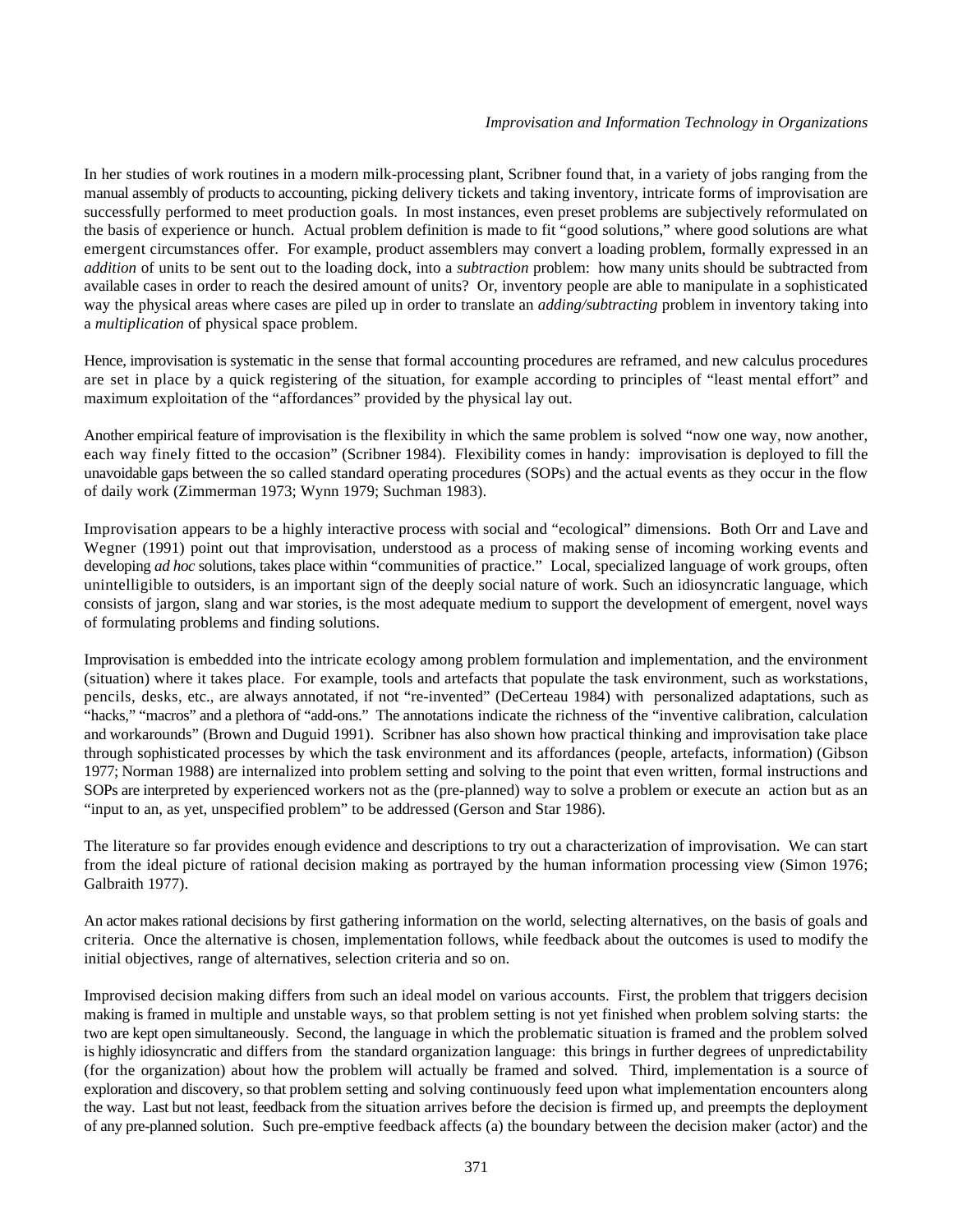world of decision, so that features of the world may become part of the actor and vice versa (such as during jazz improvisation, when the music "is" in the fingers of the player [Sudnow 1978]); and (b) the internal clock that regulates the tempo and the sequence of phases typical of the rational decision making process.

However, such a model of improvisation, characterized by its extreme openness and "undecidedness" is in sharp contrast with the empirical evidence of the sudden "closure" and determination of the improvised act. How do we reconcile the two divergent processes? Or better, what puts an (almost instantaneous) end to the floating and indeterminate exploration of the world during improvisation? We submit that what precipitates improvised decision making is the fact that the decision/action makes ultimate sense to the actor. Such belief convinces the actor of the appropriateness of the action, even if on the spur of the moment, and represents the engine for his/her determination to act. While in rational decision making, there is a rational procedure to be followed step by step (Simon 1976) and such procedure gives legitimacy and ultimate sense to the decision maker, where does sense come from during an improvised decision or action?

# **3. IMPROVISATION AND THE MEANING OF A DECISION**

In order to address the questions posed above, one needs to spell out the differences in terms of human information processing between improvisation and planned decision making. Specifically, the focus of our analysis must be the meaning of a decision, i.e., how and when are decision makers able to make sense of a decision, be it quick and extemporaneous or carefully planned? Since the use of IT in organizations is geared toward supporting and enhancing decision making of an explicit, planned nature, this will allow us to better understand the "logic" of present day IS design, its dysfunctional ramifications and the need for new applications able to accommodate the requirements of improvised decision making.

Improvisation surprises us because it makes little (no) sense within the context of events we expect. Analyzing it after the fact can help us in determining its sense and contribution to organizational effectiveness. However, such a *post mortem* analysis kills the very extemporaneousness of improvisation: we might get to its rationale, but we miss the heat of the action. Planned decision making, instead, since it can be externalized, is fully endowed with meaning: this is why we can intervene on it, improve it and ultimately automate it. How do we make sense of planned decisions, while improvisation seems to baffle our sense-making efforts? More dangerously, what if our selective attributions concerning which decision processes make sense and which not were misplaced?

Recall first that, although acknowledging the role of value premises, the study of rational decisions focuses on selection criteria, planning and choice processes, control and ensuing adjustments: all these items can be externalized (Weber 1964; Simon 1976). It is precisely such explicit objectives, plans, and criteria that make a decision a meaningful activity in the eyes of the decision maker. Since it is a conscious, future-oriented activity, decision making can be analyzed objectively, as the planned selection and deployment of means to achieve a goal, and eventually can be supported by IT.

On the other hand, the phenomenological study of the choice process by Husserl (1962) and Schutz (1967) indicates that choice is intrinsically subjective and transient (in Hayek's words: "linked to the here and now"). Moreover, any choice process is constituted from preceding projects of acts and derives its sense from the range and scope of such projects. These are highly dependent upon the here and now of their formulation and evocation, so that the meaning of a decision is merely relative to a particular moment in time and the recollections the actor is able to perform in those particular circumstances (Schutz 1967). In other words, the meaning of the decision depends upon the intensity and direction of a (retrospective) beam of light (attention) thrown back to illuminate past experience. The "positioning" of the light beam itself is continuously shifting, making a decision highly subjective (i.e., tied to the subject at a given moment of time) and ephemeral (i.e., linked to shifting local circumstances).

How can the orientation to the future, which seems to characterize both improvisation and planned decisions, be reconciled with a view where subjective, highly circumstantial interpretation of the past gives the ultimate meaning to a decision?

According to Schutz, every decision is carried out according to a project, which contains a vision of the decision as if already accomplished in the future. The meaning of the decision is constituted by the image of that project: the decision maker is led by the vision of the accomplished project.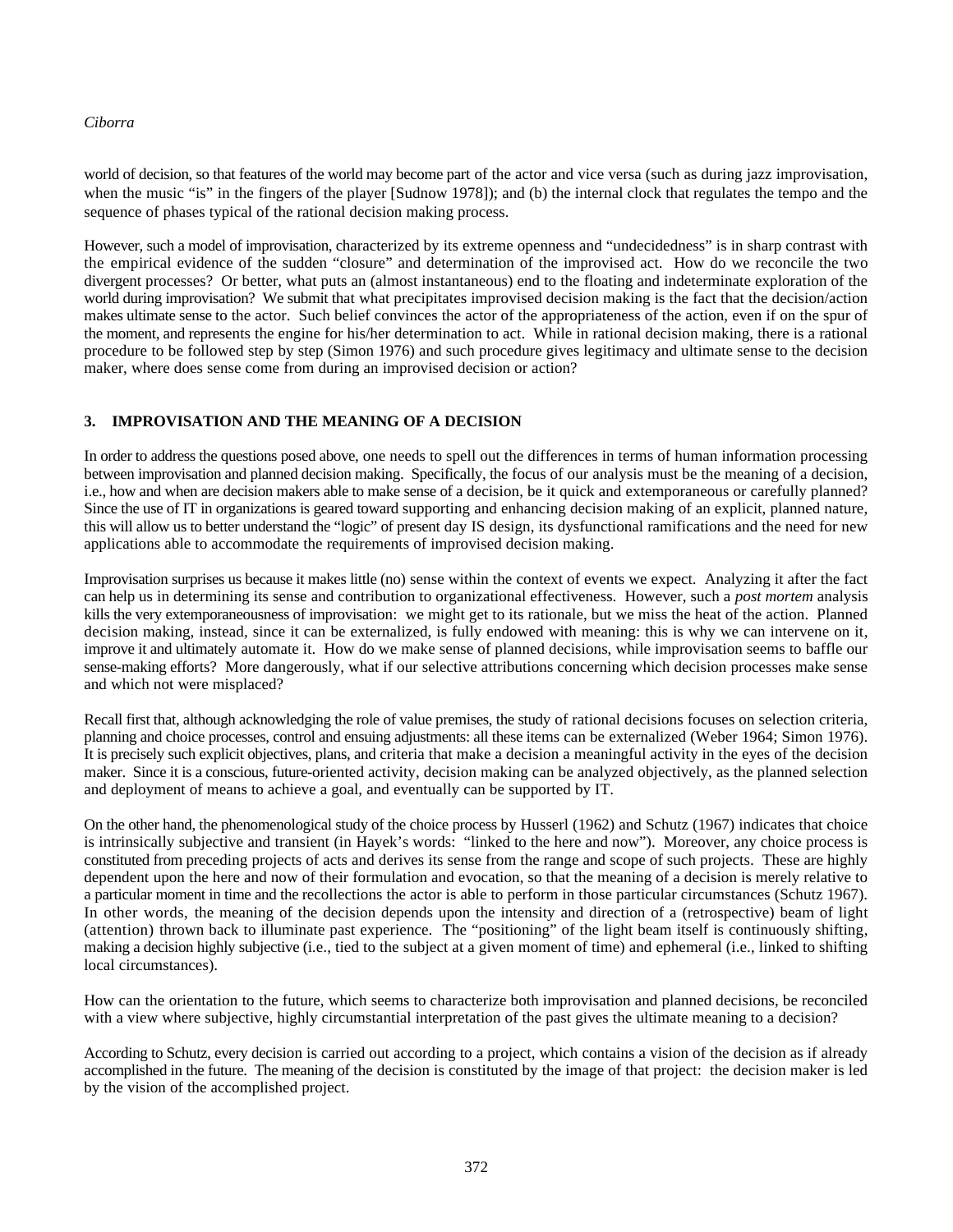The meaning embedded in such a project and its constituent elements (plans, goals, means, etc.) represent what Schutz calls the "in-order-to" motives of action. Note that it is precisely the in-order-to motives that are the special object of the analysis and design of rational decision making processes in the fields of IS, AI, DSS, and MIS (Simon 1976; Vera and Simon 1993). However, the in-order-to component is just the tip of the decision making "iceberg" (Garfinkel 1974). Below it are the actor's past experiences — selectively evoked according to the existential circumstances valid at the moment of making the decision. Such a deeper and wide ranging bundle of motives is called the "because-of" component of the action. It is the latter bundle which conveys the ultimate meaning and motivational thrust to the devising and performance of the action. The in-order-to project deals with the actor's explicit and conscious meaning in solving a problematic situation (Newell and Simon 1972), while the because-of motives can explain the reasons why and how a situation has been perceived as problematic in the first place.

The asymmetry between the orientation of attention to the past and to the future, intrinsic to any decision or action, has important implications for the study of improvisation versus planned decision making. The because-of motives are tacit and lie in the background of the explicit project at hand. They fall outside rational, awake attention during the action. They could be inferred by an outsider, or externalized by the actor, but only as a result of a reflection after the fact. Note, however, that the very act of interpretation of the because-of motives may well be "improvised," for it is in itself based on still different bundles of because-of and in-order-to motives, some of which fall outside the awake attention of the actor while he/she is doing the planning. That is, the beam of light that can be thrown on the meanings of a (past) decision is also highly situated, and constantly shifting. The same action performed in the past may then reveal new meanings depending upon the circumstances in which the actor or the observer reconsider it.

We can now explain the empirical accounts presented above which showed how ordinary decisions on markets and in hierarchies are *de facto* improvised, no matter the extent to which rules and norms guide and constrain behavior. Certainly, the plans, the means–ends chain, are there and they matter, but they are just the tip of the iceberg. Even more relevant is the drifting mass at the bottom, which provides the raw materials, the leftovers out of which plans are put together, particular problem definitions are selected and the means–ends chains are assembled. The improvised component hidden in structured decision making comes from the highly circumstantial fashion in which the bottom of the iceberg is brought to bear on the situation at hand, the relevant problem formulation and solution chosen. Moreover, the bottom is there, but we are not aware of its selective influences on our plans and projects at the moment of action. Hence, even a carefully planned and explicit decision looks extemporaneous and pasted up, since it is based on motives that are opaque and remote.

Note, finally, that our discussion so far tries to avoid the conventional distinctions between procedures (SOPs) versus exception decisions. We look at procedures, methods and routines as concrete or abstract in-order-to artefacts that populate the world of organizations. Improvisation belongs to a different family of phenomena, the one of being and behaving in such a world. What in the conventional IS perspective is considered "for real," i.e., structured activities, methods, data and processes, is here looked at as the fragile result of a long chain of abstraction and cleansing activities, where if something goes wrong, as in the cold chain that delivers us frozen foods, such entities get "rotten," stand in the way and must be discarded lest performance degrade (Latour 1993).

We also stay away from those who admit a "dialectic" in organizations between formal procedures and exception handling. We would suggest, if anything, a hierarchy of phenomena: improvisation is fundamental, while structured methods and procedures possess a derived character. Formalized procedures embed explicit in-order-tos, but the way these are actually interpreted and put to work depends intimately upon the in-order-to and because-of motives of the actor and his/her being in the world "next" to the procedure, the rule or the plan. In more radical terms, and to anticipate, what is at stake here is not "objects" or "artefacts" but human existence and experience. Procedure and methods are just "dead objects": they get embedded into the flow of organizational life only thanks to the melange of human motives and actions that govern daily sense making. One cannot cleanse human existence and experience from ways of operating and the use of artefacts. Human existence is ultimately improvisational, if for no other reason that the certain but undetermined limitation posed by death (Heidegger 1962).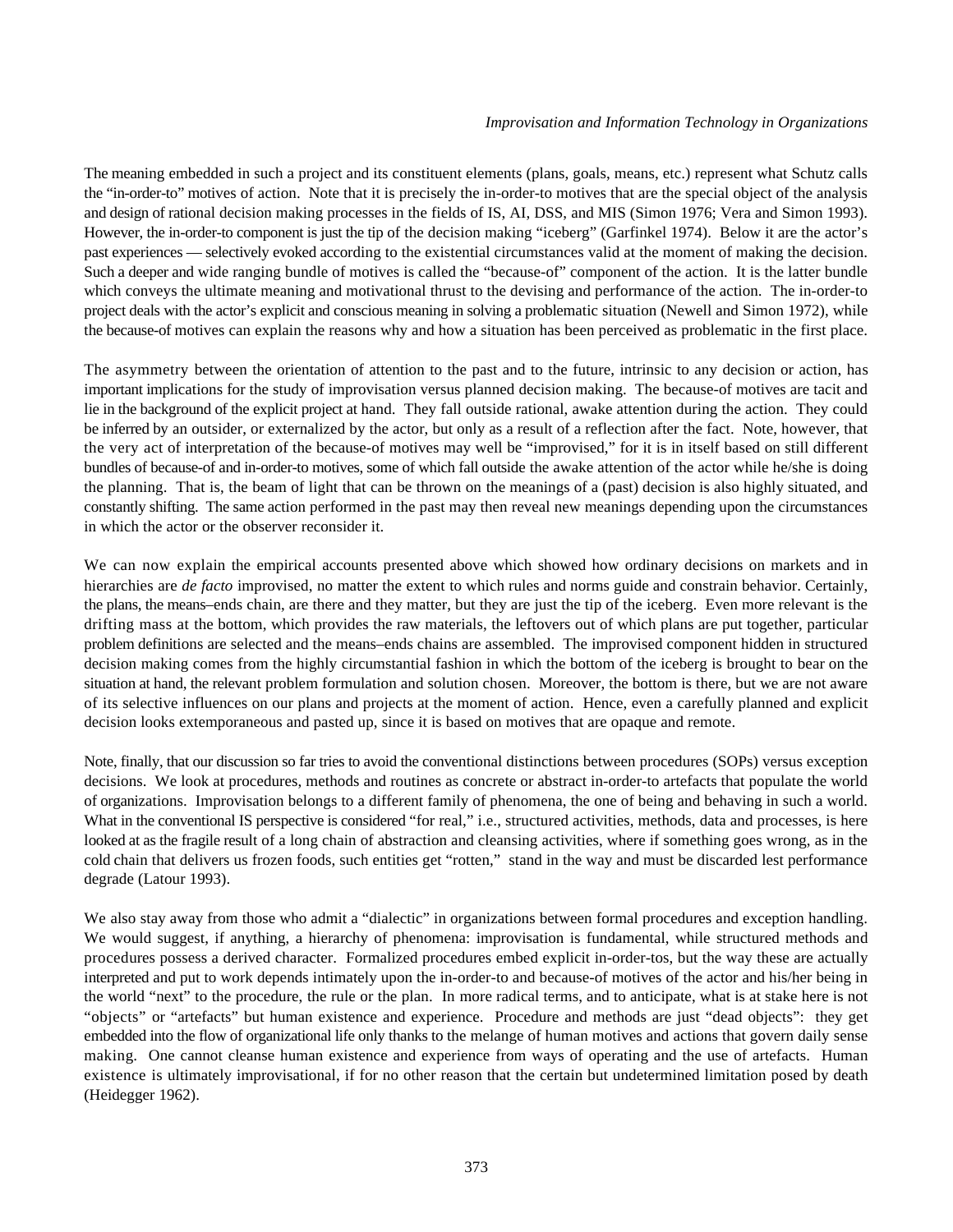# **4. A CRITIQUE OF PRESENT-DAY AUTOMATION**

We are prepared now to deal with some of the dysfunctional consequences of conventional IS design, due to its systematic disregard for improvisation. Namely, structured analysis and design methodologies focus on plans and decisions that can be analyzed and executed objectively. Such methods lead to the construction of worlds (e.g., the "enterprise models") made of deceivingly hard, objective "entities," "data," "processes," and "activities." However, decision makers who perform according to such visions are bound to meet surprises, and possibly be puzzled by the unpredictabilities generated by the gaps between abstract routines, programs and structures, and the practicalities of their use (Husserl 1970; Weick 1993). Specifically, the current practice in designing and building systems may lead to two paradoxes that capture in a nutshell the reasons why many systems may fail when they are put in use:

- the automation of incompetence, and
- the backlash of experience.

What is competence in markets, in hierarchies, and in work groups? In our perspective, it is a sustained ability to develop and implement a project of action most suited to a (changing) situation, to the here and now of the work flow, to the on-going cooperation with other team members, or to the unpredictable unfolding of market transactions. A competent actor is able to deploy knowledge of local circumstances, set feasible goals, come up with a plan and choose a satisficing alternative. Thus, competent decision making includes:

- effective registering of the situation,
- peripheral attention to local subtleties and nuances,
- development of an appropriate plan (or on-line modification of an already existing one),
- implementation that fully exploits local affordances,
- flexibility in generating and switching between alternative courses of action, if required by the changing situation.

Incompetence, on the other hand, may lead to technically sound plans and their orderly implementation, but the outcome of such efforts does not square with the circumstances at hand. Hence, the inadequacy, inefficiency, and general clumsiness of incompetent actions.

Recall now the distinction between the in-order-to and the because-of motives. What appears to the actor, or to the external observer, as competent decision making is a set of actions carried out in relation to one or more in-order-to projects. Such projects convey to the actor before and during the action the meaning about what is going on. Incompetent decision making is also guided by in-order-to projects, the difference being that they do not match the problem at hand. The projects tell very little, at the moment of action, about the internal process which led to the particular way of setting the problem or the selection of those resources which have become the means-ends components of the project itself. On the other hand, it is the because-of motives that underlie the perception and framing of the situation as problematic; establish the boundary between the world and the actor; direct attention to specific subsets of past experience; set the horizon and scope for the intervention; evoke a limited number of ways of formulating the problem, and so on. What distinguishes competent from incompetent performance is the tacit component (Polany 1962), the one "below the line," as well as the type of project externalized. Competent decision making is situated, i.e., it achieves a good matching (alignment) between the because-of motives and the registering of circumstances. Improving the competence level means to learn how to flexibly select relevant because-of motives and align them with the characteristics of the situation. In this way, the direction and thrust of the action is accompanied by an effective retrieval of relevant experience, a good framing of the problem, the development of a sound plan and a sensible implementation, so that it avails itself of the resources at hand, here and now.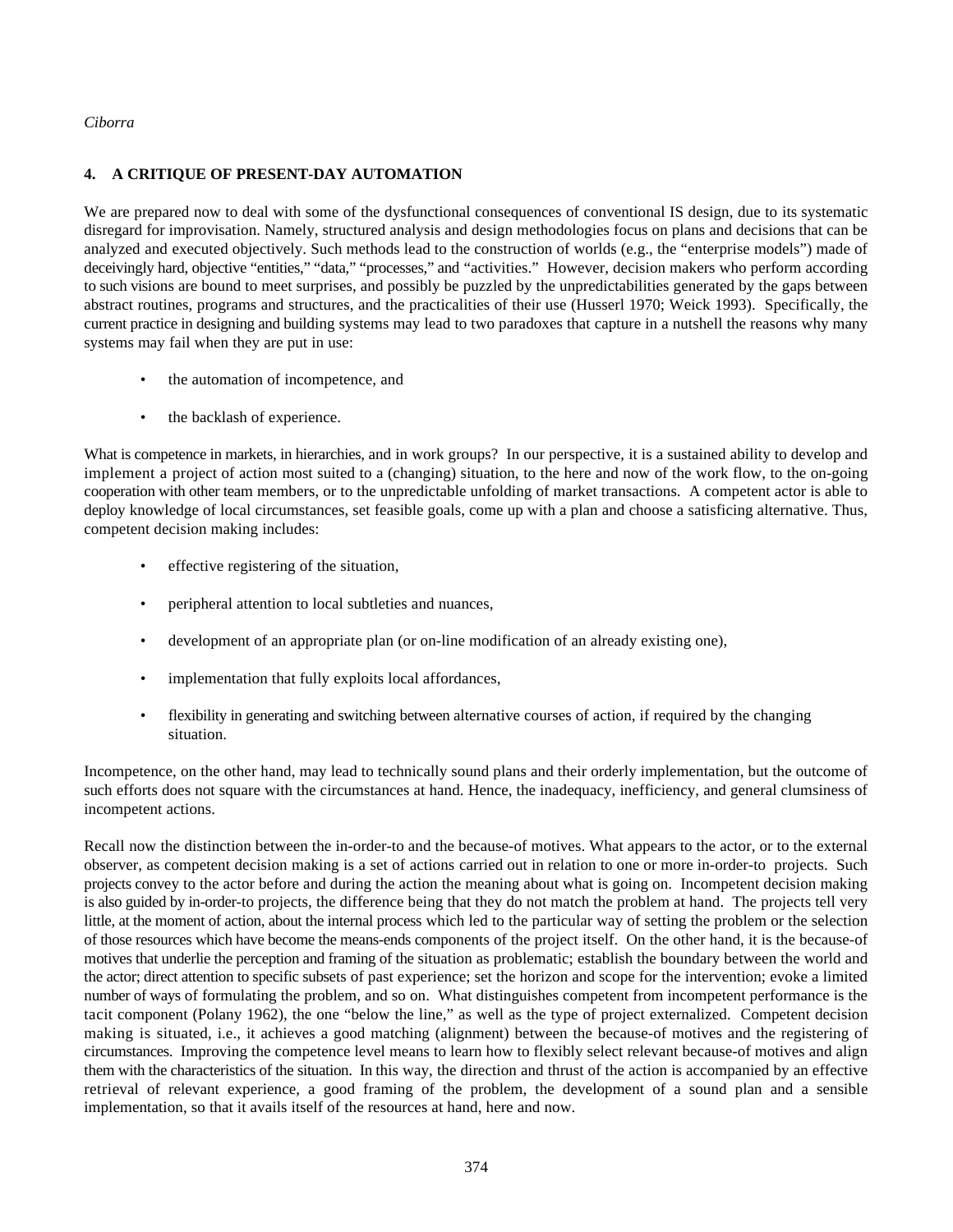The introduction of IS, instead, is currently oriented toward the formalization and the automation of the "tip of the iceberg," i.e., it deals only with the in-order-to component of decision making. What is missing in the design of many contemporary IS is an effective link between the planned, automated decision process and all those tacit aspects, such as the because-of motives, or past experience, which give meaning to the development and implementation of a decision. This is why automated procedures tend so often to be underutilized, for they do not match changing circumstances, badly mimic the know how of even a novice, feel unnatural and clumsy, seem to lack meaning and be out of context, and are full of loopholes which have to be filled by (improvised) human intervention (see the discussion of the "automating" strategy by Zuboff [1988]).

To introduce the second paradox, recall the textbook distinction between data and information. Data is just signs over a physical support, while information is data endowed with meaning. According to conventional wisdom, information needed for better decision making can be obtained by improving the quality/quantity of data, since (it is implicitly assumed that) the decision maker will be capable of providing enough meaning to transform the incoming data into new and relevant information. Realities of use suggest that this picture is a bit idealized: what happens frequently is that more data leads to information overflow, and incompetent use/production of information, so that, paradoxically, one is better off in relying on bounded, highly local knowledge. In other words, since the competence available is limited, if compared to the actual complexity of the task at hand, data gets associated to wrong or lacking meanings, and information thus generated may lead to errors in decision making (Heiner 1983).

Interestingly, the way computer specialists attempt to fix the problem may be worse than the departure point. To avoid the faulty matching between meanings and data, they narrow down the margins for interpretation. For example, company-wide data dictionaries and enterprise models are created to decrease ambiguity in definitions and interpretations of data performed by the users. The result is that very few data, events or situations appear to have meaning. On the one hand, variety and speed in the change of business circumstances lead to an increasing number of exceptions to the existing definitions; on the other, actors are incompetent in dealing with such exceptions, since these occur outside the narrow repertoire of events/situations/actions endowed with meaning by their past experience. In the artificial, closed world defined by the data dictionary and enterprise models, any event that falls outside the precoded meaning may be difficult to interpret and handle. In such a world, incompetence is bound to occur more, not less, frequently.

The phenomenological study of decision making would show instead that behind meaning lies experience, and the span of attention toward past experience (Schutz 1967; Langeførs 1993). Thus, behind the notion of information there is nothing other than experience and attention. The past lurks in the back of even the latest information we can get on-line, while the intrinsically open nature of the future defies any attempt to capture beforehand those micro and macro surprises and breakdowns that punctuate the everyday life in organizations.

By restricting the meaning that can be attributed to data as it emerges in situations, one reduces the sources of past experience that can be tapped by decision makers to come up with an interpretation, i.e., one multiplies the chances of generating poor or wrong information. Moreover, opportunities for learning and effective knowledge transfer may also be restricted, thus endangering the further building up of competence. In sum, by wiping out the roots of interpretation and action, the backlash of experience may condemn decision makers to the incompetent use of the surplus of data made available even by carefully designed (according to conventional methods) IS.

# **5. RESEARCH AND DEVELOPMENT PROTOTYPES**

One need not be purely critical or destructive when contrasting improvisation and planned decision making as two different reference models for IS design, of which the former is simply ignored, or even worse repressed. If one looks carefully at the variety of IT applications being developed and in use in a few research and development labs, one can find already functioning systems able to support decision making and action, conceived as improvised processes. A theory of improvisation (still lacking today) would help establish a common framework among what at present may seem scattered experiments or peculiar applications. Given the limitations already mentioned, we cannot do justice here to the diversity of technological solutions, or to the complex, and varied design rationales. We limit ourselves to linking a few key aspects that emerged from our study of improvisation with new, emerging prototypes: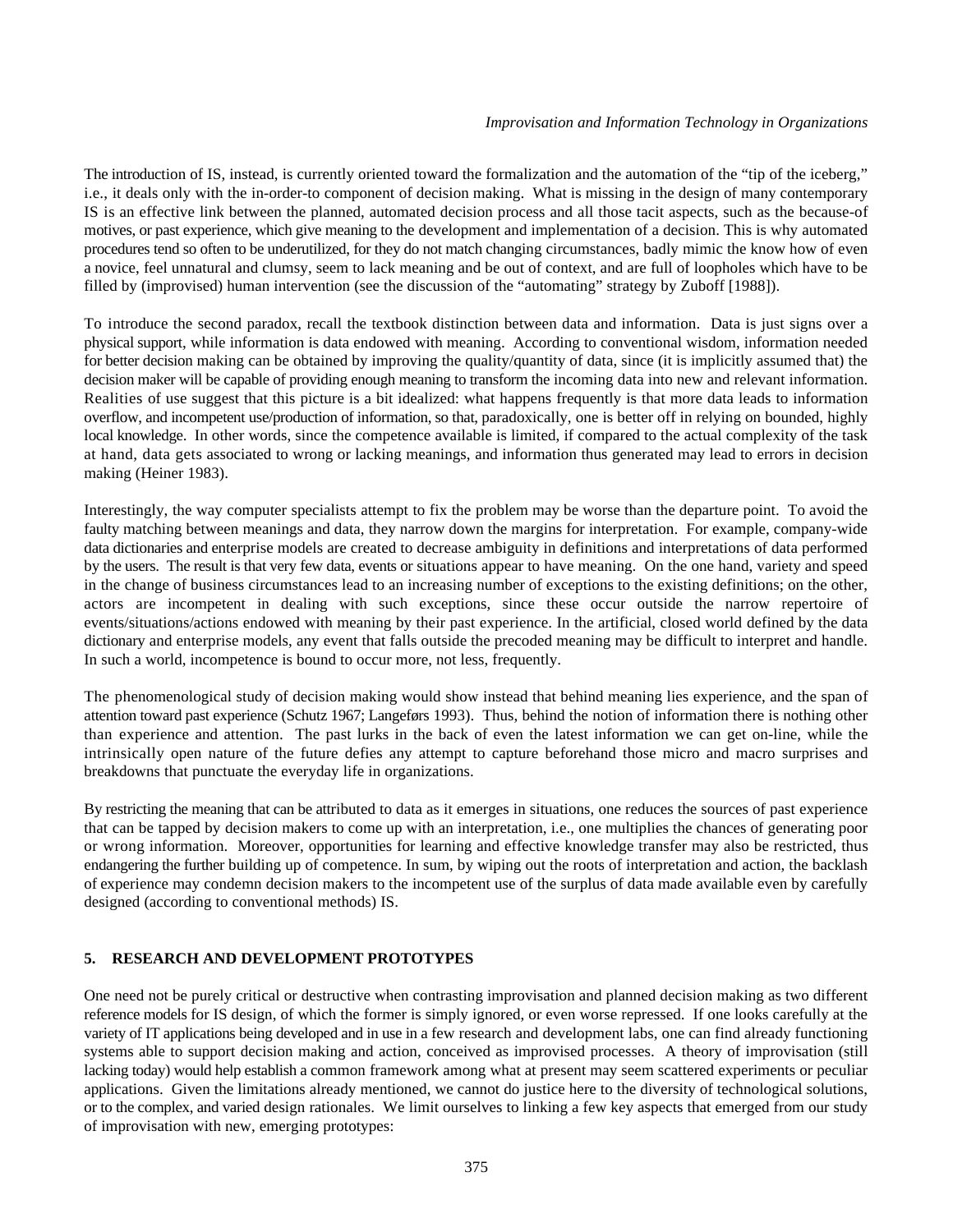#### *Ciborra*

- *Situatedness*: systems for the Here and Now. These systems, such as the various devices included into the "ubiquitous computing" research program at Xerox PARC (Weiser 1991), the electronic badge of Olivetti, the "Forget-me-not" application developed at Europarc (Newman, Eldridge, and Lamming 1991) aim at capturing electronically, for future use (unspecified at the moment of collection [Robinson 1993]), location and time of events in the life of a person, a document, an artefact (e.g., a picture), or a conversation. They register "the Here and Now" and make it accessible for later use, in general as a "time and place" labeling of more complex events (an action, a decision, the writing of a document). These systems help by indexing events for fast retrieval of documents, decisions and conversations, so that they can be directly accessed when one needs to have a better grasp on the because-of motives which lie behind documents, decisions, or actions. Such systems can also augment the scope and range of peripheral awareness (Lave 1988; Brown and Duguid 1991; Goodwin and Goodwin 1993).
- *Organizational memory*: systems that access and retrieve experience. Such systems, which go under the label of organizational memory (Stein and Zwass 1995), allow the actor to index, store and retrieve in a variety of ways (e.g., full text retrieval) distributed (over networks) fragments of past experience (again, documents, e-mail messages, images; conversations). Programs such as WAIS (Press 1992) enable a flexible and focused search of information, thus enlarging and strengthening the attention which underlies improvisation. Data warehouses (Cronk 1993) can also be harnessed for similar purposes, although their link with legacy systems may reduce the chances for truly improvised access and use. Systems that in one way or another assume that data has a fixed meaning, or should be used according to a limited (preplanned) set of criteria, are not well suited for improvisation, a process whereby the meaning of data, or any other resource for that matter, depends heavily upon the conditions of use (Weick 1993).
- *Communication and shared context*: systems constitute a shared context for interpretation. Improvisation in organizations is based on acts of interpretation supported by a shared context (Daft and Weick 1984). Context is created through sharing views, opinions, or stories between members (Orr 1990). Improvisation reflects a changing set of competencies and resources, which are recombined in continuously novel fashions. Availability of such competencies and resources needs to be communicated and exchanged on a permanent basis. Groupware systems, conceived as "common artefacts" (Robinson 1993), enable (highly dispersed) individuals to establish or reinforce shared meanings as organizational resources for individual or group improvisation. Groupware can be looked at not only as a coordination tool (Malone and Crowston 1994 ) but also as a means for collective memory and consensual validation of experience (Ciborra 1993). Groupware applications can become a collective repository, where members can access vast collections of because-of motives on a shared basis.
- *Reflection and learning*: systems can support reflection-in-action (Argyris and Schon 1978) and learning for smart improvisation. These systems, such as Answer Garden (Ackerman and Malone 1990), gIBIS (Conklin and Begeman 1988; Käkölä 1995a), or Grapevine, keep track of *ex post* reconstructions, by an observer or the actor, of the rationale of performed actions or any organizational move (Pentland 1992). They establish precedents endowed with interpretation. They constitute another form of memory that can be looked up and deployed at the moment of new deliberations and actions. These systems allow users to build maps of situations, convey, in a somewhat stylized form, compact interpretations that can be utilized to share the meaning of past experience, and as platforms for simulating future events. More generally, simulation software can be utilized to accumulate substitute "past experience," that is, to enlarge the pool of because-of motives that can be tapped for new projects of action.

The systems mentioned so far can support the trade of functions between mind, body and task environment, that emerge in the study of improvisation. They mainly support the externalization of functions from the mind (memory) and the body (movement in space and time) into electronic artefacts. Note how the design of these systems is regulated by criteria that go beyond the issues of efficiency. The "answers" one can get from these systems are open and point to a multiplicity of meanings. They do not convey a single meaning, nor do they comply to a single efficiency criterion. Rather, they deliver a variety of possible meanings and criteria out of which, in the here and now of the action, one can select a criterion best suited for the circumstances.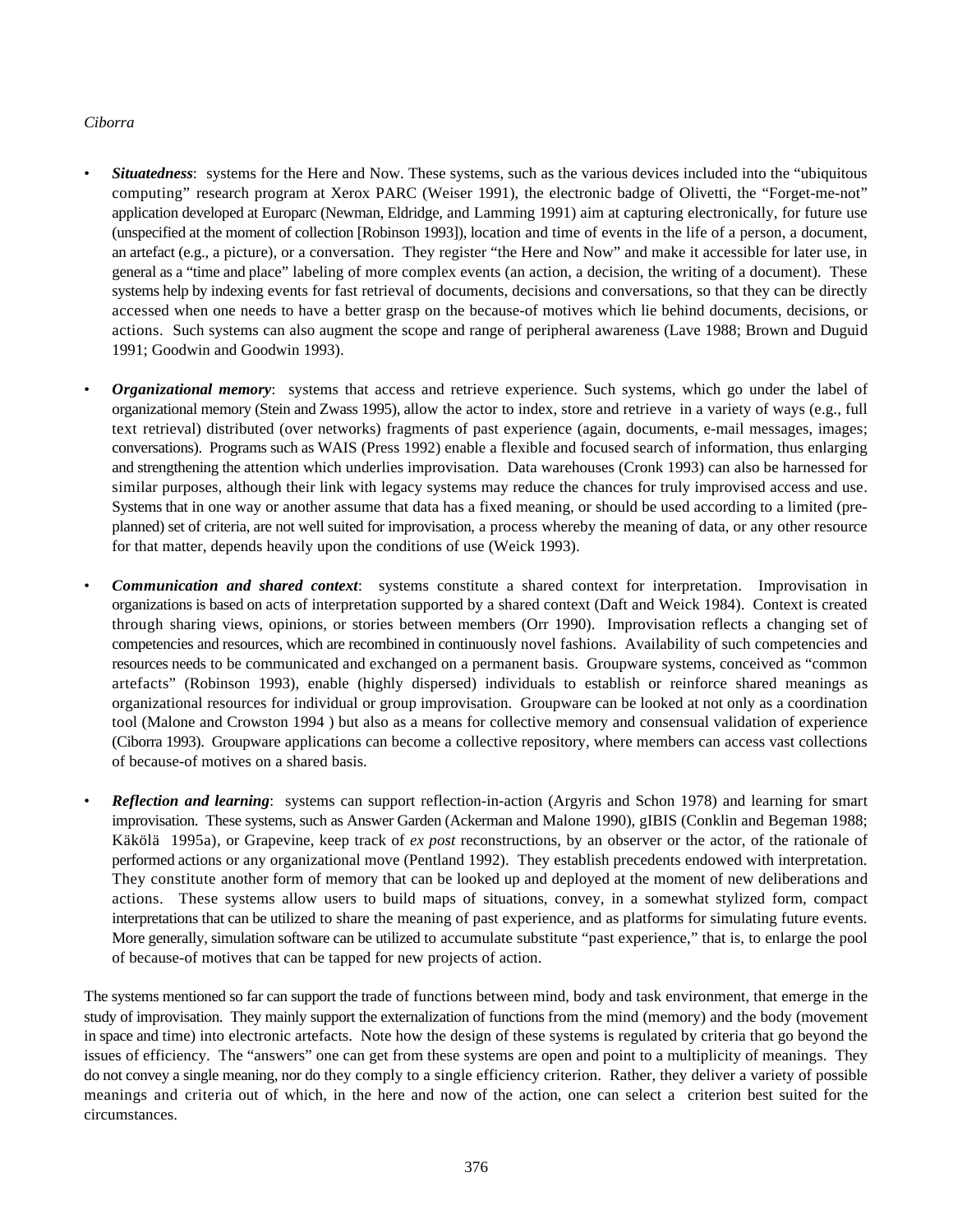# **6. CONCLUSIONS**

The increasing complexity and rate of change of circumstances put strain on and limit planning and structure in decision making. Correspondingly, we have pointed to a practice that does not consist of "more sophisticated methods" or "more structured systems": improvisation. Such a practice plays an important role in complex economic institutions. Instead of trying to eradicate it through automation, we should more modestly appreciate its flexibility and effectiveness, and thus try to support/enable it, albeit indirectly. The challenge which improvisation sets for our conceptions of decision making, information and systems consists of abandoning the neat, but artificial world of models, structures and univocal meanings and entering the world of the ordinary, sense making and experience in the everyday life of organizations.

If we want to improve the effectiveness of IT in organizations, and society at large, due consideration for the role played by improvisation in human affairs advises us to stay closer to those everyday micro-practices and means developed by mankind over the centuries to survive (Moran, Anderson 1990). Indeed, behind smart improvisation one can find work practices or operational logic that go as far back as the age-old ruses of fishes and insects, of fishermen and sailors (De Certau 1984).

The perspective raised by this paper cannot deliver a fully fledged theoretical framework at this time, but it triggers a number of intriguing research questions.

- Can the externalization of knowledge provide a more robust basis for improvisation and intuition (as Zuboff's "informating" concept seems to suggest)?
- How can IS researchers and designers shift their focus to the tacit, opaque, and remote because-of motives, so that both types of motives receive equal research and design emphasis?
- Actions based on the because-of motives are very difficult to support within the explicit realm of computerization: if a user needs to enter a set of because-of motives in the computer system, before taking computer-supported actions, does the user have to externalize these motives before they can be entered, in which case the motives would no longer be tacit because-of motives?
- Do the prototypes mentioned above provide solutions that fully avoid formalization and knowledge externalization?
- Whose because-of motives should be focused on by researchers and designers? End users'? Designers'? Researchers'?
- Should designers start reflecting on their own because-of motives before trying to understand users' motives and take them into account in their designs?
- Should IS researchers start reflecting on their because-of motives to understand why they have not adequately addressed the social and organizational importance of the because-of motives in their research?

These questions, stemming from the comments of a reviewer, seem to provide the best, though definitely improvised, ending of our exploration, at least for now.

#### **7. REFERENCES**

Ackerman, M. S., and Malone, T. W. "Answer Garden: A Tool for Growing Organizational Memory." *Proceedings of ACM Conference on Office Information Systems*. Cambridge, Massachusetts, April 1990, pp. 31-39.

Argyris, C., and Schon, D. A. *Organizational Learning: A Theory of Action Perspective*. Reading, Massachusetts: Addison Wesley, 1978.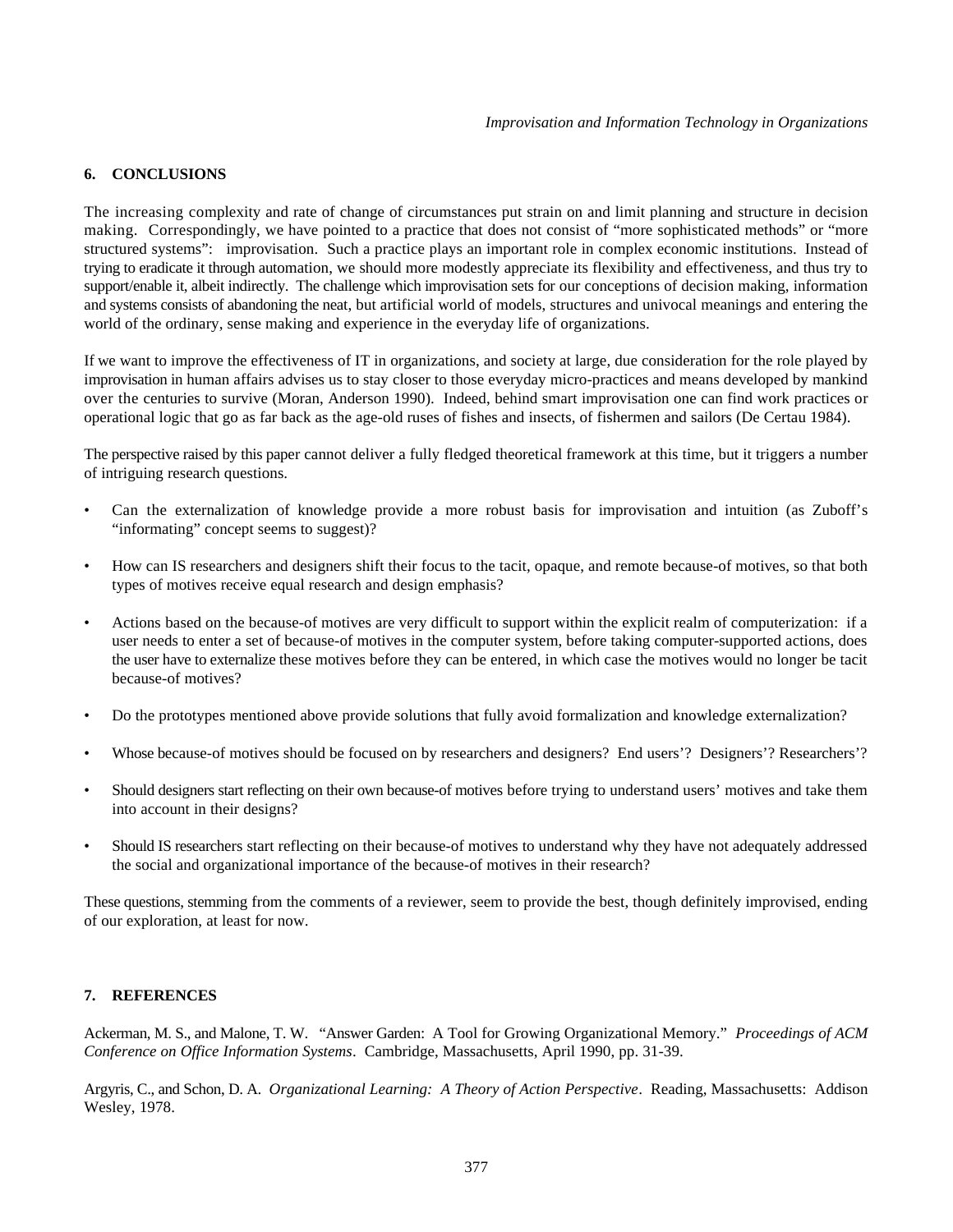Brown, J. S., and Duguid, P. "Organizational Learning and Communities of Practice." *Organization Science*, Volume 2, Number 1, 1991, pp. 40-57.

Ciborra, C. U., Editor. *Groupware and Teamwork: The Subtleties of Innovation*. Chichester, England: J. Wiley, 1996.

Ciborra, C. U. *Teams, Markets and Systems*. Cambridge, England: Cambridge University Press, 1993.

Conklin J. E., and Begeman, M. L. "gIBIS: A Hypertext Tool for Exploratory Policy Discussion." *Proceedings of of CSCW'88*. Portland, Oregon, September 1988, pp. 140-152.

Cronk, R. D. "Unlocking Data's Content." *Byte*, September 1993, pp. 111-120.

DeCerteau, M. *The Practice of Everyday Life*. Berkeley: University of California Press, 1984.

Daft, R. L., and Weick, K. E. "Toward a Model of Organizations as Interpretation Systems." *Academy of Management Review*, Volume 9, Number 2, 1984, pp. 284-295.

Galbraith, J. *Organization Design*. Reading, Massachusetts: Addison Wesley, 1977.

Garfinkel, H. "The Rational Properties of Scientific and Common-Sense Activities." In A. Giddens, Editor, *Positivism and Sociology*. London: Heinemann, 1974.

Gerson, E. M., and Star, S. L. "Analyzing Due Process in the Workplace." *ACM Transactions on Office Information Systems*, Volume 4, Number 3, 1986, pp. 257-270.

Gibson, J. J. "The Theory of Affordances." In R.E. Shaw and J. Bransford, Editors, *Perceiving, Acting, and Knowing*. Hillsdale, New Jersey: Erlbaum, 1977.

Goodwin, C., and Goodwin, M. "Formulating Planes: Seeing as Situated Activity." In Y. Engestrom and D. Middleton, Editors, *Communication and Cognition at Work*. New York: Cambridge University Press, 1993.

Hayek, F. "The Use of Knowledge in Society." *American Economic Review*, Volume 35, 1945, pp. 519-30.

Heidegger, M. *Being and Time*. New York: Harper and Row, 1962.

Heiner, R. "The Origin of Predictable Behavior." *American Economic Review*, Volume 73, Number 4, September, 1983, pp. 560-595.

Huber, G. P. "A Theory of the Effects of Advanced Information Technology on Organization Design, Intelligence and Decision Making." *Academy of Management Review*, Volume 15, 1990, pp. 47-71.

Husserl, E. *Ideas*. New York: Collier Books, 1962.

Husserl, E. *The Crisis of European Sciences and Transcendental Phenomenology*. Evanston, Illinois: Northwestern University Press, 1970.

Käkölä, T. "Designing and Deploying Coordination Technologies for Fostering Organizational Working and Learning." *Scandinavian Journal of Information Systems*, Volume 7, Number 2, November 1995a, pp. 45-74.

Käkölä, T. "Increasing the Interpretive Flexibility of Information Systems Through Embedded Application Systems." *Accounting, Management and Information Technologies*, Volume 5, Number 1, January-March 1995b, pp. 79-102.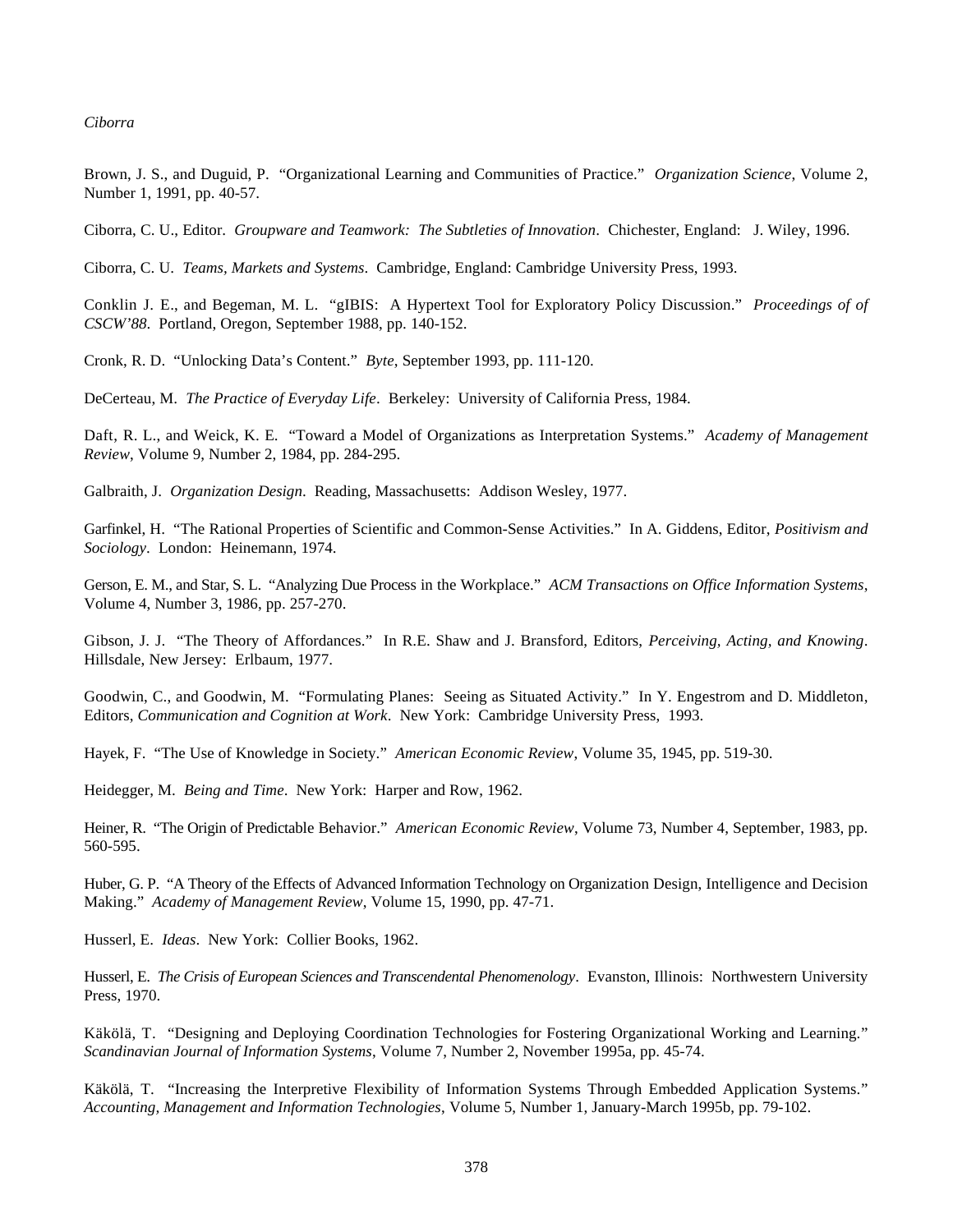Langeførs, B. *Essays on Infology*. Gøteborg, Sweden: Department of Information Systems, 1993.

Latour, B. *We Have Never Been Modern*. New York: Harvester Wheatsheaf, 1993.

Lave, J. *Cognition in Practice*. New York: Cambridge University Press, 1988.

Lave, J., and Wenger, E. *Situated Learning: Legitimate Peripheral Participation*. Cambridge, England: Cambridge University Press, 1991.

Malone, T. W., and Crowston, K. G. "The Interdisciplinary Study of Coordination." *ACM Computing Surveys*, 1994.

March, J. G. "Exploration and Exploitation in Organizational Learning." *Organization Science*, Volume 2, Number 1, February 1991, pp. 71-87.

March, J. G., and Simon, H. A. *Organizations*. New York: Wiley, 1958.

Moran, T. P., and Anderson, R. J. "The Workaday World as a Paradigm for CSCW Design." *Proceedings of CSCW'90.* Los Angeles, California, 1990.

Nelson, R. R., and Winter, S. G. *An Evolutionary Theory of Economic Change*. Cambridge, Massachusetts: Harvard University Press, 1982 .

Newell, A., and Simon, H. A. *Human Problem Solving*. Englewood Cliffs, New Jersey: Prentice Hall, 1972.

Newman, W. M.; Eldridge, M.; and Lamming, M.G. "Pepys: Generating Autobiographies by Automatic Tracking." *Proceedings of E-CSCW'91*. Amsterdam: Kluwer, 1991.

Nonaka, I., and Takeuchi, I. *The Knowledge Creating Company*. Oxford, England: Oxford University Press, 1995.

Norman, D. *The Psychology of Everyday Things*. New York: Basic, 1988.

Orr, J. "Sharing Knowledge, Celebrating Identity: War Stories and Community Memory in Service Culture." In D. S. Middleton and D. Edwards, Editors, *Collective Remembering: Memory in Society*, 1990.

Pentland, B. T. "Organizing Moves in Software Support Hot Lines." *Administrative Science Quarterly*, Volume 37, 1992, pp. 527-548.

Polany, M. *Personal Knowledge*. London: Routledge 1962.

Press, L. "Personal Computing: Collective Dynabase." *Communications of the ACM*, June, 1992, pp. 26-32.

Robinson, M. "Design for Unanticipated Use." In G. DeMichelis et al., Editors, *Proceedings of the Third European Conference on CSCW*. Dordrecht: Kluwer, 1993.

Schutz, A. *The Phenomenology of the Social World*. Evanston, Illinois: Northwestern University Press, 1967.

Scribner, S. "Studying Working Intelligence." In B. Rogoff and J. Lave, Editors, *Everyday Cognition*. Cambridge, Massachusetts: Harvard University Press, 1984.

Schon, D. A. *The Reflective Practicioner*. New York: Basic Books, 1983.

Simon, H. A. *Administrative Behavior,* Third Edition. New York: The Free Press, 1976.